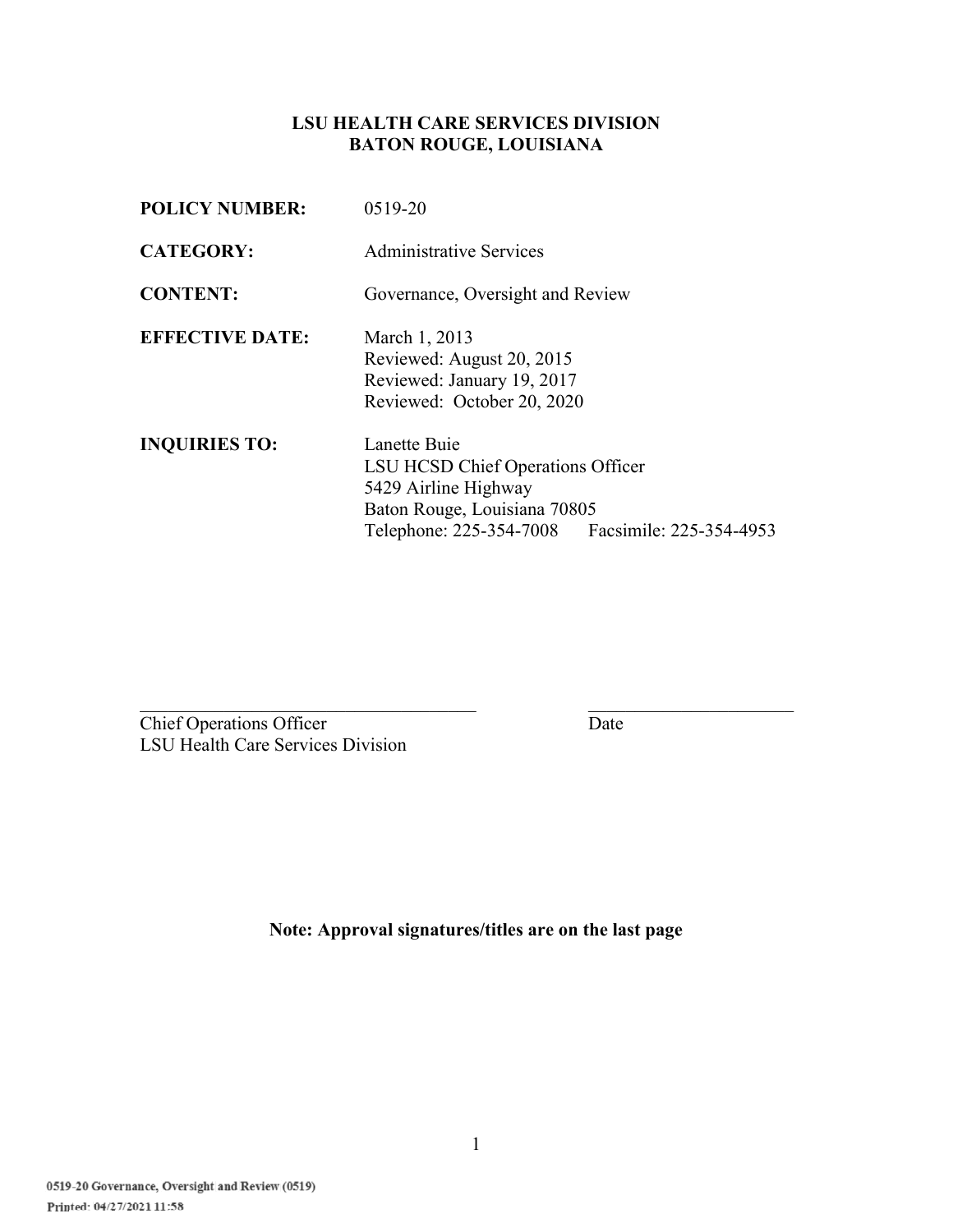## **STRUCTURE**

LSU HCSD leadership structure, governing body, senior managers, and medical staff support operations and provision of care. The LSU HCSD strategic plan, corresponding job descriptions identify specific job responsibilities of each leadership position. Various responsibilities are shared by all leaders while others are assigned by the LSU HCSD governing body to senior managers and medical staff leaders.

The governing body provides internal structure, resources, including staff to support safety and quality.

Lallie Kemp Regional Medical Center, has a designated hospital administrator to manage the day to day affairs of the hospital and has an organized medical staff that is accountable to the governing body. The governing body, senior managers, and leaders of the medical staff utilize the knowledge needed for their roles and incorporate guidance from stakeholders to fulfill duties and roles.

### **SCOPE**

This policy outlines the governing structure, oversight and review process of the LSU HCSD system. The mission, vision, and goals of LSU HCSD as defined and outlined in the strategic plan is to support safety, quality of care, treatment, and services. LSU HCSD has policies and mechanisms to provide oversight and regulate health care.

### **IMPLEMENTATION**

Lallie Kemp Medical Center shall develop and implement policy, procedures and mechanisms that ensure compliance with the LSU HCSD governance structure, oversight and review policy.

### **OVERSIGHT, REVIEW**

The governing body, senior managers and leaders of the medical staff shall meet at least semi annually, host operational review meetings, to address issues involving leaders that affect or may affect the safety, quality of care, treatment and services provided at Lallie Kemp Medical Center.

Operational Review Meetings shall be held at minimum semi annually either in person or a virtual meeting setting. Additional or more frequent meetings will be scheduled if deemed necessary. Minutes along with summary reports are recorded and approved for all meetings. Minutes are kept safe, confidential and protected.

The governing body, senior managers and leaders of the organized medical staff during operational review meetings shall communicate issues of safety and quality in the following outlined areas.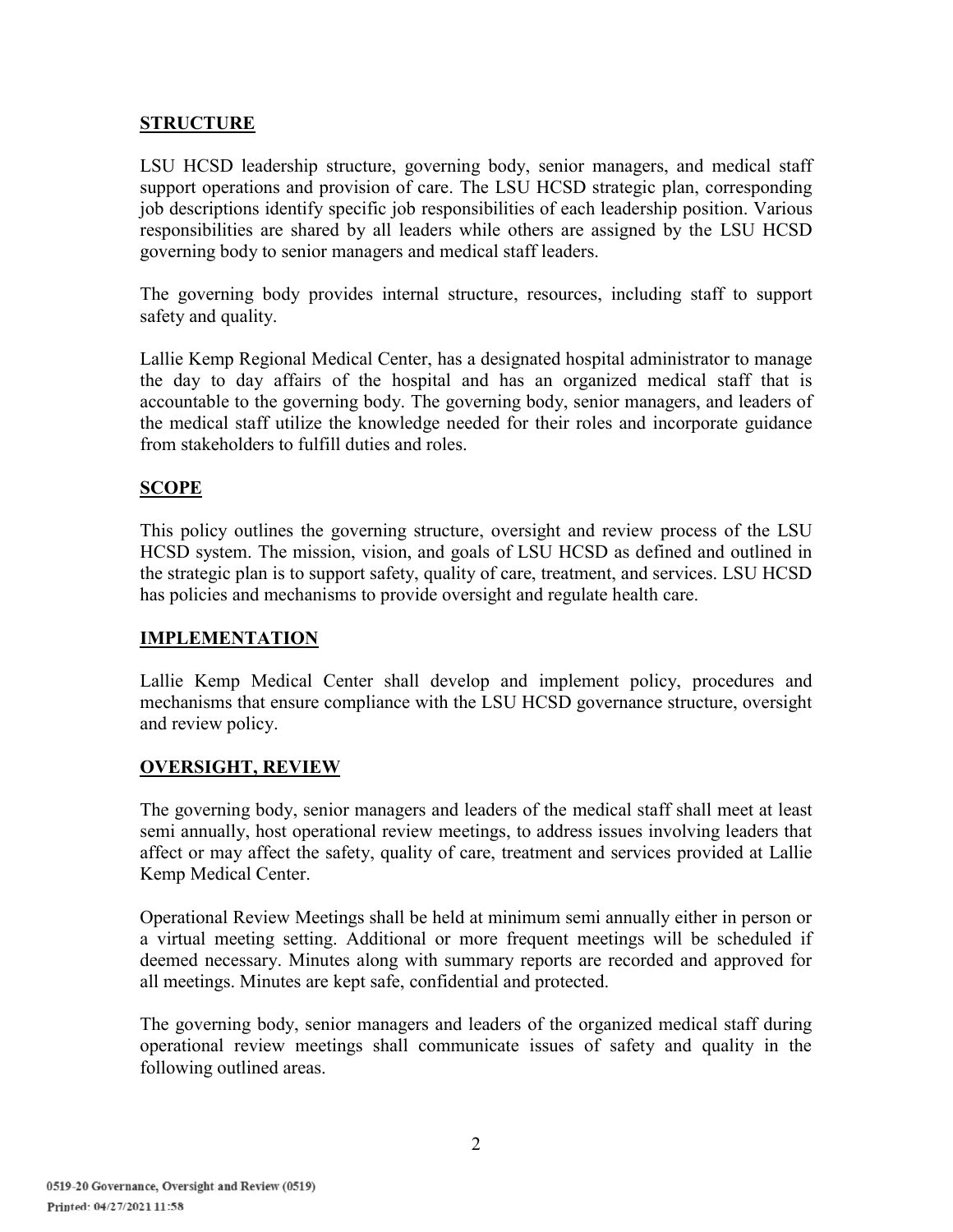- Quality management and accreditation;
- Utilization management;
- Records management;
- Information management;
- Care management;
- Member Advocacy and Customer Service;
- Provider services:
- Organizational, business and financial structure;
- Credentialing;
- Network performance;
- Fraud and abuse detection and prevention;
- Access and availability; and
- Data collection, analysis, and reporting.

LSU HCSD uses data, information, measurements, outcomes to guide decisions and to understand variation in the performance of processes supporting safety and quality.

The hospital communicates information related to safety and quality to the respective hospital staff, licensed independent practitioners, patients, families, and external interested parties. Leaders implement changes in existing processes to improve the performance of the hospital system.

The HCSD Chief Operations Officer and/or his or her designee will be the only parties who can postpone, cancel, re-schedule a quarterly and/or semi annual operational review meeting.

If due to extenuating circumstances an operational review meeting is not held, postponed, rescheduled, the information to be discussed, shared, reviewed, shall be posted to the LSU HCSD shared drive and will be reviewed by the governing body. After documents have been reviewed by all parties and an electronic communication confirming the process review has occurred; the review document shall be dated, signed and sent from the LSU HCSD Chief Operations Officer to the hospital administrator.

The governing body develops an annual operating budget, long-term capital expenditure plan pursuant to federal, state regulatory authorities. The hospital administrator effectively manages its programs, services, sites, and departments. Ethical principles guide each hospital's business practices. The LSU HCSD hospital shall implement policies, procedures that guide, support patient care, treatment, and services.

Lallie Kemp Medical Center is professionally and ethically responsible for providing care, treatment, and services within its capability and pursuant to federal, state law, regulation. When care, treatment, and services are denied because of payment limitations, the decision to continue providing care, treatment, and services or to discharge the patient is based solely on the patient's identified needs. When internal or external review results in the denial of care, treatment, services or payment, the hospital administrator, senior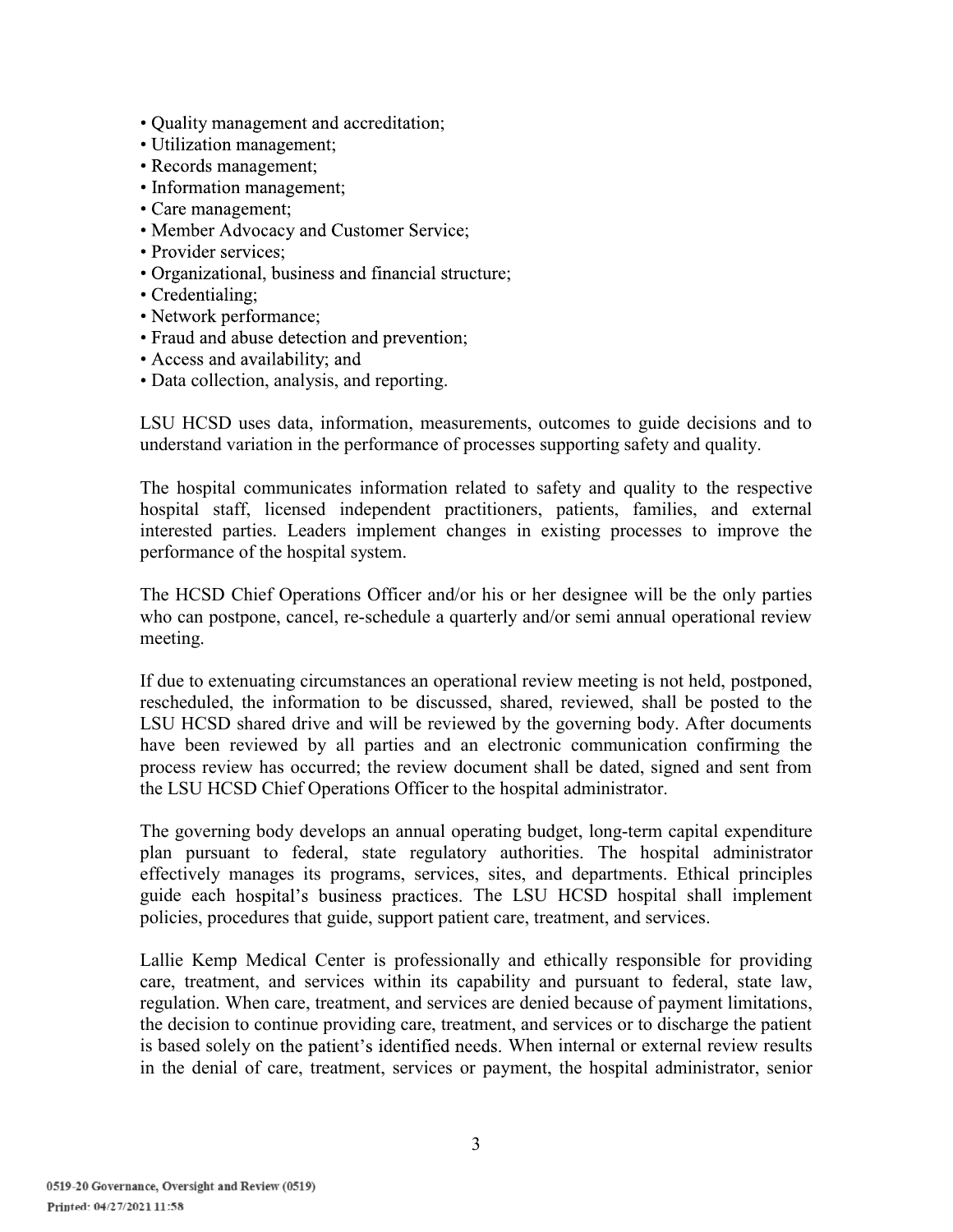leadership team shall make decisions regarding the ongoing provision of care, treatment, and services, discharge or transfer, based on the assessed needs of the patient.

The hospital administrator and senior leadership team shall create a culture that enables the hospital to fulfill its mission and meet its goals. The hospital administrator shall support staff and instill in each a sense of ownership of designated work processes. The hospital administrator, supervisor, manager may delegate work to qualified staff, but the hospital administrator, supervisors, managers are responsible for the care, treatment, and services provided in their respective areas.

Lallie Kemp Medical Center manages the flow of patients throughout the hospital. Senior leadership staffs establish priorities, for performance improvement through the Performance Improvement program. Lallie Kemp Medical Center has an organizationwide, integrated patient safety program within its performance improvement activities. The hospital adheres to clinical practice guidelines when designing and improving processes.

The hospital provides services that meet patient needs. Patients with comparable needs receive the same standard of care, treatment, and services throughout the hospital. Senior leadership teams shall address any conflict of interest involving licensed independent practitioners and/or staff that affects or has the potential to affect the safety, quality of care, treatment, and services. Care, treatment, and services provided through contractual agreements shall be provided safely and effectively.

## **EXCEPTIONS**

Exceptions to this policy require the prior approval of the LSU HCSD Chief Operations Officer or his/her designee.